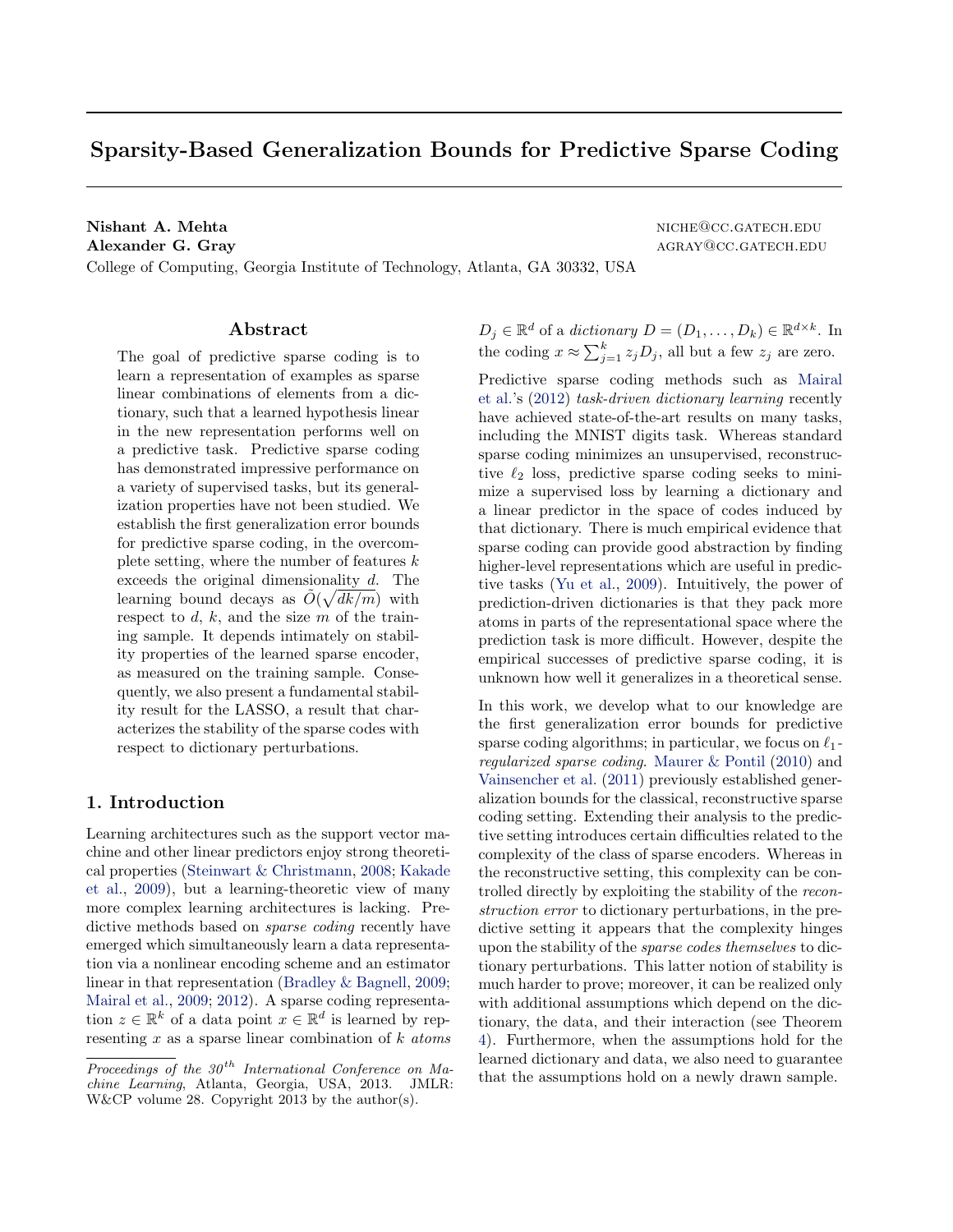<span id="page-1-0"></span>Contributions We provide a learning bound for the overcomplete setting in predictive sparse coding, where the dictionary size, or number of learned features,  $k$ exceeds the ambient dimension d. The bound holds provided the size  $m$  of the training sample is large enough, where the critical size for the bound to kick in depends on a certain notion of stability of the learned representation. This work's core contributions are:

- Under mild conditions, a stability bound for the LASSO [\(Tibshirani,](#page-8-0) [1996\)](#page-8-0) under dictionary perturbations (Theorem [4\)](#page-2-0).
- In the overcomplete setting, a learning bound that is essentially of order  $\sqrt{\frac{dk}{m}} + \frac{\sqrt{s}}{\lambda \mu_s}$  $\frac{\sqrt{s}}{\lambda \mu_s(D)}$ , where each sparse code has at most s non-zero components (Theorem [5\)](#page-3-0). The term  $\frac{1}{\mu_s(D)}$  is the inverse sincoherence (see Definition [1\)](#page-2-0) and is roughly the worst condition number among all linear systems induced by taking s columns of D.

The stability of the sparse codes are absolutely crucial to this work. Proving that the notion of stability of contribution 1 holds is highly nontrivial because the LASSO objective (see (1) below) is not strongly convex in general. Consequently, much of the technical difficulty of this work is owed to finding conditions under which the LASSO is stable under dictionary perturbations and proving that when these conditions hold with respect to the learned hypothesis and the training sample, they also hold with respect to a future sample.

#### 1.1. The predictive sparse coding problem

Let P be a probability measure over  $B_{\mathbb{R}^d} \times \mathcal{Y}$ , the product of an input space  $B_{\mathbb{R}^d}$  (the unit ball of  $\mathbb{R}^d$ ) and a space  $\mathcal Y$  of univariate labels; examples of  $\mathcal Y$  include a bounded subset of  $\mathbb R$  for regression and  $\{-1,1\}$  for classification. Let  $z = (z_1, \ldots, z_m)$  be a sample of  $m$  points drawn iid from  $P$ , where each labeled point  $z_i$  equals  $(x_i, y_i)$  for  $x_i \in B_{\mathbb{R}^d}$  and  $y_i \in \mathcal{Y}$ . In the reconstructive setting, labels are not of interest and we can just as well consider an unlabeled sample x of  $m$  points drawn iid from the marginal probability measure  $\Pi$  on  $B_{\mathbb{R}^d}$ .

The sparse coding problem is to represent each point  $x_i$  as a sparse linear combination of k basis vectors, or *atoms*  $D_1, \ldots, D_k$ . The atoms form the columns of a *dictionary* D living in a space of dictionaries  $\mathcal{D}$  :=  $(B_{\mathbb{R}^d})^k$ , for  $D_i = (D_i^1, \ldots, D_i^d)^T$  in the unit  $\ell_2$  ball. An encoder  $\varphi_D$  can be used to express  $\ell_1$  sparse coding:

$$
\varphi_D(x) := \argmin_{z} \frac{1}{2} ||x - Dz||_2^2 + \lambda ||z||_1; \qquad (1)
$$

hence, encoding x as  $\varphi_D(x)$  amounts to solving a LASSO problem. The reconstructive  $\ell_1$  sparse coding objective is then

$$
\min_{D \in \mathcal{D}} \mathsf{E}_{x \sim \Pi} \|x - D\varphi_D(x)\|_2^2 + \lambda \|\varphi_D(x)\|_1.
$$

Generalization bounds for the empirical risk minimization (ERM) variant of this objective have been established. In the infinite-dimensional setting, [Maurer &](#page-8-0) [Pontil](#page-8-0) [\(2010\)](#page-8-0) showed<sup>1</sup> that with probability  $1 - \delta$  over the training sample  $\mathbf{x} = (x_1, \ldots, x_m)$ :

$$
\sup_{D \in \mathcal{D}} \mathsf{E}_{x \sim \Pi} f_D(x) - \frac{1}{m} \sum_{i=1}^m f_D(x_i)
$$
\n
$$
\leq \frac{k}{\sqrt{m}} \left( \frac{14}{\lambda} + \frac{1}{2} \sqrt{\log(16m/\lambda^2)} \right) + \sqrt{\frac{\log(1/\delta)}{2m}}, \quad (2)
$$

where  $f_D(x) := \min_{z \in \mathbb{R}^k} ||x - Dz||_2^2 + \lambda ||z||_1$ . This bound is *independent* of the dimension  $d$  and hence useful when  $d \gg k$ , as in general Hilbert spaces. They also showed a similar bound in the overcomplete setalso showed a similar bound in the overcomplete set-<br>ting where the k is replaced by  $\sqrt{dk}$ . [Vainsencher et al.](#page-8-0) [\(2011\)](#page-8-0) handled the overcomplete setting, producing a bound that is  $O(\sqrt{dk/m})$  as well as fast rates of  $O(dk/m)$ , with only logarithmic dependence on  $\frac{1}{\lambda}$ .

Predictive sparse coding [\(Mairal et al.,](#page-8-0) [2012\)](#page-8-0), minimizes a supervised loss with respect to a representation and an estimator linear in the representation. Let  $W$ be a space of linear hypotheses with  $W := rB_{\mathbb{R}^k}$ , the ball in  $\mathbb{R}^k$  scaled to radius r. A predictive sparse coding hypothesis function f is identified by  $f = (D, w) \in$  $\mathcal{D}\times\mathcal{W}$  and defined as  $f(x) = \langle w, \varphi_D(x)\rangle$ . The function class  $\mathcal F$  is the set of such hypotheses. The loss will be measured via  $l : \mathcal{Y} \times \mathbb{R} \to [0, b], b > 0$ , a bounded loss function that is *L*-Lipschitz in its second argument.

The predictive sparse coding objective is<sup>2</sup>

$$
\min_{D \in \mathcal{D}, w \in \mathcal{W}} \mathsf{E}_{(x,y)\sim P} l(y, \langle w, \varphi_D(x) \rangle) + \frac{1}{r} ||w||_2^2; \qquad (3)
$$

In this work, we analyze the ERM variant of (3):

$$
\min_{D \in \mathcal{D}, w \in \mathcal{W}} \frac{1}{m} \sum_{i=1}^{m} l(y_i, \langle w, \varphi_D(x_i) \rangle) + \frac{1}{r} ||w||_2^2. \tag{4}
$$

This objective is not convex, and it is unclear how to find global minima, so a priori we cannot say whether an optimal or nearly optimal hypothesis will be returned by any learning algorithm. However, we can

<sup>&</sup>lt;sup>1</sup>To see this, take Theorem 1.2 of [Maurer & Pontil](#page-8-0) [\(2010\)](#page-8-0) with  $Y = \{y \in \mathbb{R}^k : ||y||_1 < \frac{1}{\lambda}\}\$ and  $\mathcal{T} = \{T :$  $\mathbb{R}^k \to \mathbb{R}^d : ||Te_j|| \leq 1, j \in [k]$ , so that  $||T||_Y \leq \frac{1}{\lambda}$ .

<sup>&</sup>lt;sup>2</sup>While the focus of this work is  $(3)$ , formally the predictive sparse coding framework admits swapping out the squared  $\ell_2$  norm regularizer on w for any other regularizer.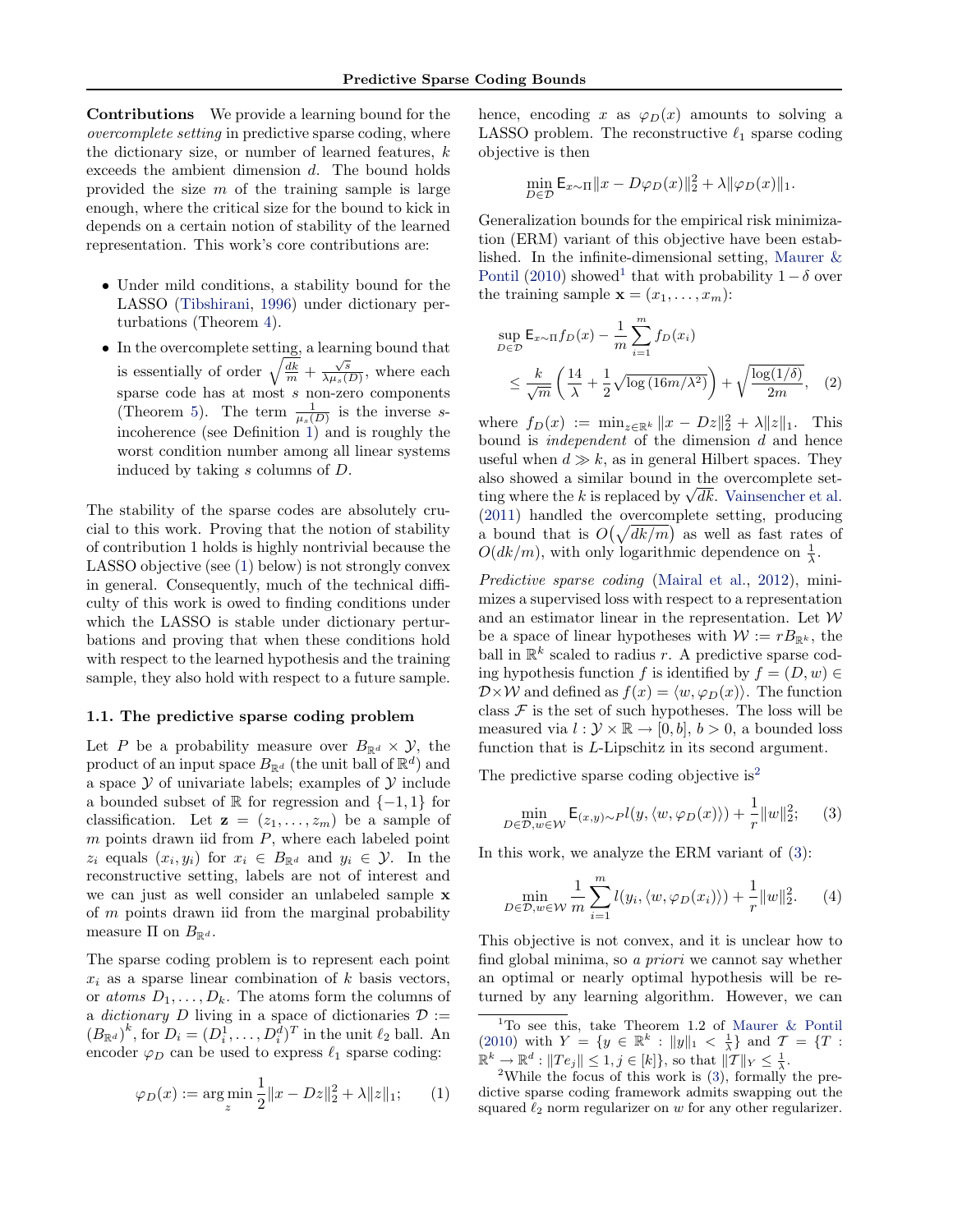<span id="page-2-0"></span>and will bet on certain sparsity-related stability properties holding with respect to the learned hypothesis and the training sample. Consequently, the presented learning bound will hold uniformly not over the set of all hypotheses but rather potentially much smaller random *subclasses* of *hypotheses*. The presented bound will be algorithm-independent<sup>3</sup>, but algorithm design can influence the learned hypothesis's stability and hence the best a posteriori learning bound.

Encoder stability Defining the encoder [\(1\)](#page-1-0) via the  $\ell_1$  sparsity-inducing regularizer (or *sparsifier*) is just one choice for the encoder. The choice of sparsifier seems to be pivotal both from an empirical perspective and a theoretical one. [Bradley & Bagnell](#page-8-0) [\(2009\)](#page-8-0) used a differentiable approximate sparsifier based on the Kullback-Leibler divergence (true sparsity may not result). The  $\ell_1$  sparsifier  $\|\cdot\|_1$  is the most popular and notably is the tightest convex lower bound for the  $\ell_0$ "norm":  $||x||_0 := |\{i : x_i \neq 0\}|$  [\(Fazel,](#page-8-0) [2002\)](#page-8-0). Regrettably, from a stability perspective the  $\ell_1$  sparsifier is not well-behaved in general. Indeed, due to the lack of strict convexity, each  $x$  need not have a unique image under  $\varphi_D$ . It also is unclear how to analyze the class of mappings  $\varphi_D$ , parameterized by D, if the map changes drastically under small perturbations to D. Hence, we will begin by establishing sufficient conditions under which  $\varphi_D$  is stable under perturbations to D.

### 2. Conditions and main result

In this section, we develop several quantities that are central to the statement of the main result. Throughout this paper, let  $[n] := \{1, \ldots, n\}$  for  $n \in \mathbb{N}$ . Also, for  $t \in \mathbb{R}^k$ , define supp $(t) := \{i \in [k] : t_i \neq 0\}.$ 

Definition 1 (s-incoherence) For  $s \in [k]$  and  $D \in$ D, the s-incoherence  $\mu_s(D)$  is defined as the square of the minimum singular value among s-atom subdictionaries of D. Formally,

$$
\mu_s(D) = \big(\min\left\{ \varsigma_s(D_\Lambda) : \Lambda \subseteq [k], |\Lambda| = s \right\} \big)^2,
$$

where  $\varsigma_s(A)$  is the s<sup>th</sup> singular value of A.

The s-incoherence can used to guarantee that sparse codes are stable in a certain sense. We also introduce some key parameter-and-data-dependent properties. The first property regards the sparsity of the encoder on a sample  $\mathbf{x} = (x_1, \ldots, x_m)$ .

**Definition 2** (s-sparsity) If every point  $x_i$  in the set of points **x** satisfies  $\|\varphi_D(x_i)\|_0 \leq s$ , then  $\varphi_D$  is ssparse on x. More concisely, the boolean expression s-sparse( $\varphi_D(\mathbf{x})$ ) is true.

This property is critical as the learning bound will exploit the observed sparsity level over the training sample. Finally, we require some margin properties.

Definition 3 (s-margin) Given a dictionary D and a point  $x_i \in B_{\mathbb{R}^d}$ , the s-margin of D on  $x_i$  is

$$
\underset{|Z|=k-s}{\text{margin}_s(D,x_i)} := \underset{|Z|=k-s}{\text{max}} \underset{j\in\mathcal{I}}{\text{min}} \Big\{ \lambda - \big|\langle D_j, x_i - D\varphi_D(x_i)\rangle \big| \Big\}.
$$

The sample s-margin is the maximum s-margin that holds for all points in  $x$ , or the s-margin of  $D$  on  $x$ :

$$
\mathrm{margin}_s(D, \mathbf{x}) := \min_{x_i \in \mathbf{x}} \mathrm{margin}_s(D, x_i).
$$

The importance of the s-margin properties flows directly from the upcoming Sparse Coding Stability Theorem (Theorem 4). Intuitively, if the s-margin of D on x is high, there is a set of  $(k - s)$  inactive atoms that correlate poorly with the optimal residual  $x-D\varphi_D(x);$ hence these  $k - s$  atoms are far from being included in the set of active atoms. More formally,  $\text{margin}_s(D, x_i)$ is equal to the  $(s+1)$ <sup>th</sup> smallest element of the set of k elements  $\{\lambda - |\langle D_j, x_i - D\varphi_D(x_i)\rangle|\}_{j\in[k]}$ . Note that if  $\|\varphi_D(x_i)\|_0 = s$ , we can use the  $(s + \rho)$ -margin for any integer  $\rho \geq 0$ . Indeed,  $\rho > 0$  is justified when  $\varphi_D(x_i)$ has only s non-zero dimensions but for precisely one index j<sup>\*</sup> outside the support set  $|\langle D_{j^*}, x_i - D\varphi_D(x_i)\rangle|$ is arbitrarily close to  $\lambda$ . In this scenario, the s-margin of D on  $x_i$  is trivially small; however, the  $(s+1)$ -margin is non-trivial because the max in the definition of the margin will remove  $j^*$  from the min's choices  $\mathcal{I}$ . Empirical evidence shown in Section [5](#page-7-0) suggests that even when  $\rho$  is small, the  $(s + \rho)$ -margin is not too small.

Sparse coding stability Our first result is a fundamental stability result for the LASSO. In addition to being critical in motivating the presented conditions, the result may be of interest in its own right.

#### Theorem 4 (Sparse Coding Stability) Let

 $D, \tilde{D} \in \mathcal{D}$  satisfy  $\mu_s(D), \mu_s(D) \geq \mu$  and  $||D-D||_2 \leq \varepsilon$ , and let  $x \in B_{\mathbb{R}^d}$ . Suppose that there exists an index set  $\mathcal{I} \subseteq [k]$  of  $k - s$  indices such that for all  $i \in \mathcal{I}$ :

$$
|\langle D_i, x - D\varphi_D(x) \rangle| < \lambda - \tau,\tag{5}
$$

 $rac{1}{27}$ . (6)

with  $\varepsilon \leq \frac{\tau^2 \lambda}{27}$ 

Then the following stability bound holds:

$$
\|\varphi_D(x) - \varphi_{\tilde{D}}(x)\|_2 \le \frac{3}{2} \frac{\varepsilon \sqrt{s}}{\lambda \mu}.
$$

<sup>&</sup>lt;sup>3</sup>Empirically, stochastic gradient approaches such as the one of [Mairal et al.](#page-8-0) [\(2012\)](#page-8-0) perform quite well.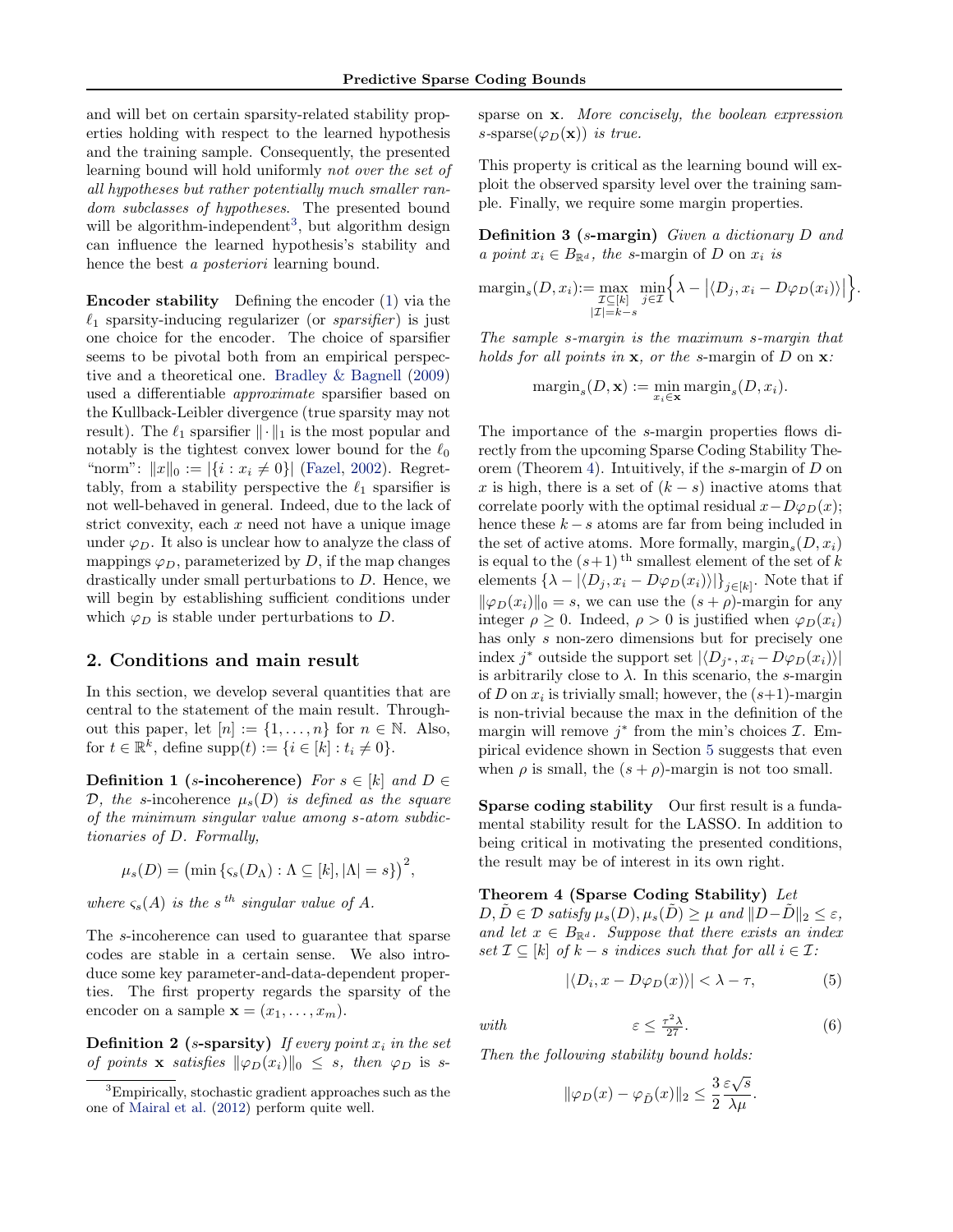<span id="page-3-0"></span>Moreover, if  $\varepsilon = \frac{\tau'^2 \lambda}{27}$  for  $\tau' < \tau$ , then for all  $i \in \mathcal{I}$ :

$$
\left| \langle \tilde{D}_i, x - \tilde{D}\varphi_{\tilde{D}}(x) \rangle \right| \leq \lambda - (\tau - \tau').
$$

Thus, some margin, and hence sparsity, is retained after perturbation.

Condition [\(5\)](#page-2-0) means that at least  $k - s$  inactive atoms in the coding  $\varphi_D(x)$  do not have too high absolute correlation with the residual  $x-D\varphi_D(x)$ . We refer to the right-hand side of [\(6\)](#page-2-0) as the permissible radius of perturbation (PRP) because it is the largest perturbation for which the theorem can guarantee encoder stability. In short, the theorem says that if problem [\(1\)](#page-1-0) admits a stable sparse solution, then a small perturbation to the dictionary will not change the fact that a certain set of  $k-s$  atoms remains inactive in the new solution.

The proof of Theorem [4](#page-2-0) is quite long; we leave all but the following high-level sketch to Appendix A.

**Proof sketch** First, we show that the solution  $\varphi_{\tilde{D}}(x)$ is s-sparse and, in particular, has support contained in the complement of  $I$ . Second, we reframe the LASSO as a quadratic program (QP). By exploiting the convexity of the QP and the fact that both solutions have their support contained in a set of  $s$  atoms, simple linear algebra yields the desired stability bound. The first step appears much more difficult than the second. The quartet below is our strategy for the first step:

- 1. OPTIMAL VALUE STABILITY: The two problems' optimal objective values are close; this is an easy consequence of the closeness of  $D$  and  $D$ .
- 2. stability of norm of reconstructor: The norms of the optimal reconstructors  $(D\varphi_D(x))$  and  $\tilde{D}\varphi_{\tilde{D}}(x)$  of the two problems are close. We show this using OPTIMAL VALUE STABILITY and

$$
(x - D\varphi_D(x))^T D\varphi_D(x) = \lambda \|\varphi_D(x)\|_1, \quad (7)
$$

the latter of which holds due to the subgradient of [\(1\)](#page-1-0) with respect to z [\(Osborne et al.,](#page-8-0) [2000\)](#page-8-0).

- 3. reconstructor stability: The optimal reconstructors of the two problems are close. This fact is a consequence of stability of norm of recon-STRUCTOR, using the  $\ell_1$  norm's convexity and the equality (7).
- 4. preservation of sparsity: The solution to the perturbed problem also is supported on the complement of  $I$ . To show this, it is sufficient to show that the absolute correlation of each atom  $\tilde{D}_i$  $(i \in \mathcal{I})$  with the residual in the perturbed problem is less than  $\lambda$ . This last claim is a relatively easy consequence of RECONSTRUCTOR STABILITY.

### 2.1. Main result

Some notation will aid the result below and the subsequent analysis. Recall that the loss  $l$  is bounded by b and L-Lipschitz in its second argument. Also recall that  $\mathcal F$  is the set of predictive sparse coding hypothesis functions  $f(x) = \langle w, \varphi_D(x) \rangle$  indexed by  $D \in \mathcal{D}$  and  $w \in \mathcal{W}$ . For  $f \in \mathcal{F}$ , define  $l(\cdot, f) : \mathcal{Y} \times \mathbb{R}^d \to [0, b]$ as the loss-composed function  $(y, x) \mapsto l(y, f(x))$ . Let  $l \circ \mathcal{F}$  be the class of such functions induced by the choice of  $\mathcal F$  and l. A probability measure P operates on functions and loss-composed functions as:

$$
Pf = \mathsf{E}_{(x,y)\sim P}f(x) \qquad Pl(\cdot, f) = \mathsf{E}_{(x,y)\sim P}l(y, f(x)).
$$

Similarly, an empirical measure  $P_{\mathbf{z}}$  associated with sample z operates on functions and loss-composed functions as:

$$
P_{z}f = \frac{1}{m}\sum_{i=1}^{m} f(x_i) \qquad P_{z}l(\cdot, f) = \frac{1}{m}\sum_{i=1}^{m} l(y_i, f(x_i)).
$$

Classically speaking, the overcomplete setting is the modus operandi in sparse coding. In this setting, an overcomplete basis is learned which will be used parsimoniously in coding individual points. The next result bounds the generalization error in the overcomplete setting. The  $\tilde{O}(\cdot)$  notation hides log(log( $\cdot$ )) terms and assumes that  $r \leq m^{\min\{d,k\}}$ .

**Theorem 5** With probability at least  $1 - \delta$  over  $\mathbf{z} \sim P^m$ , for any  $s \in [k]$  and any  $f = (D, w) \in \mathcal{F}$ satisfying s-sparse $(\varphi_D(\mathbf{x}))$  and  $m > \frac{243}{\text{margin}_s(D,\mathbf{x})^2 \lambda}$ , the generalization error  $(P - P_{z})l(\cdot, f)$  is

$$
\tilde{O}\left(\begin{array}{c}b\sqrt{\frac{dk\log m + \log\frac{1}{\delta}}{m}} \\ +\frac{b}{m}\left(dk\log\frac{1}{\mathrm{margin}_{s}^{2}(D,\mathbf{x})\cdot\lambda}\right) + \frac{L}{m}\left(\frac{r\sqrt{s}}{\lambda\mu_{s}(D)}\right)\end{array}\right).
$$
\n(8)

Note that this bound also applies to the particular hypothesis learned from the training sample.

Discussion of Theorem 5 The theorem highlights the central role of the stability of the sparse encoder. The bound is data-dependent and exploits properties related to the training sample and the learned hypothesis. Since  $k \geq d$  in the overcomplete setting, an ideal learning bound has minimal dependence on k. The  $\frac{1}{m}$ term of the learning bound (8) exhibits square root dependence on both the size of the dictionary k and the ambient dimension d. It is unclear whether further improvement is possible, even in the reconstructive setting. The two known results in the reconstructive setting were established by [Maurer & Pontil](#page-8-0) [\(2010\)](#page-8-0) and later by [Vainsencher et al.](#page-8-0) [\(2011\)](#page-8-0).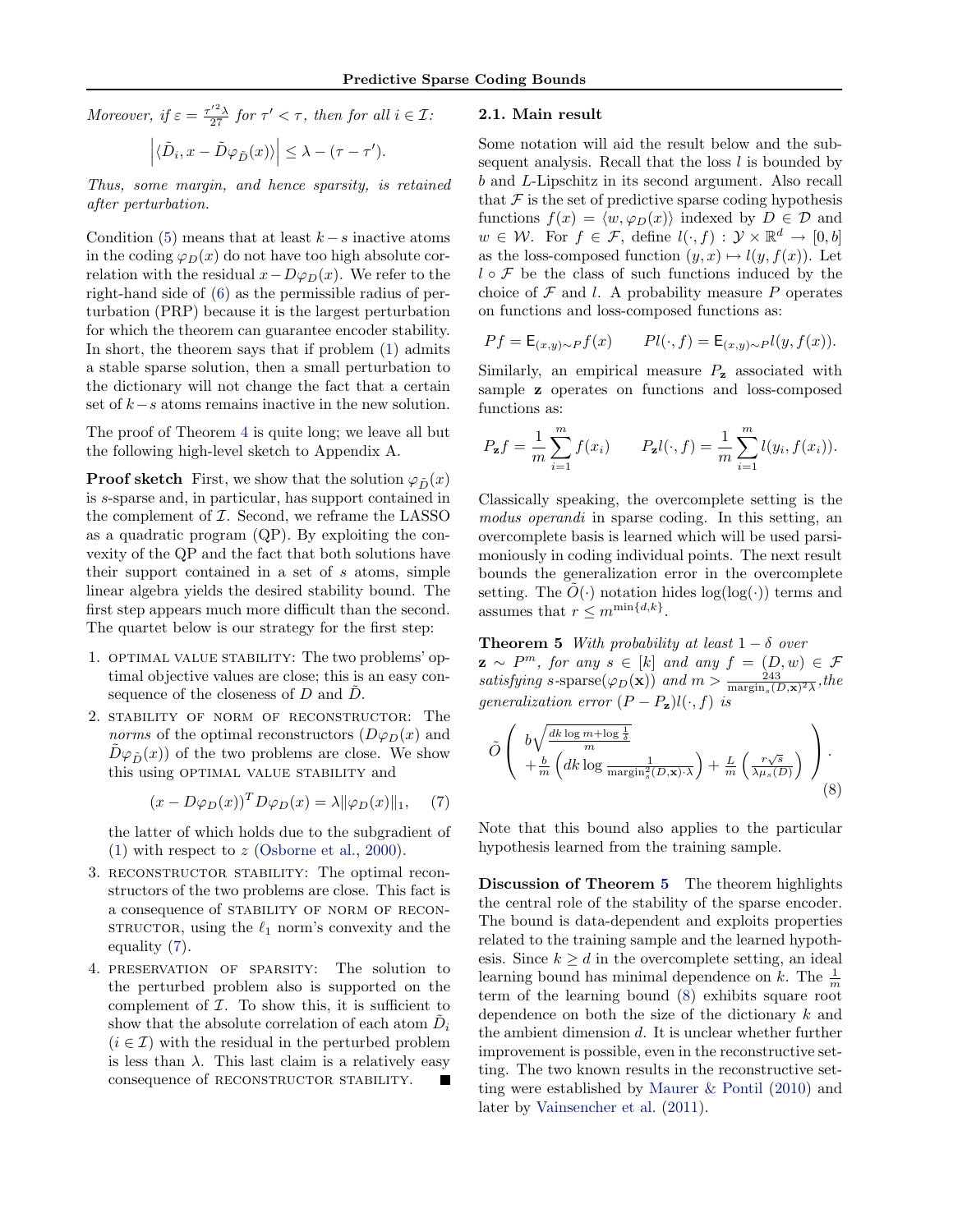<span id="page-4-0"></span>Contrasting the predictive setting with the reconstructive setting, the first term of [\(8\)](#page-3-0) matches the slower of the rates shown by [Vainsencher et al.](#page-8-0) [\(2011\)](#page-8-0) for the unsupervised case. Vainsencher et al. also showed fast rates of  $\frac{dk}{m}$  (plus a small fraction of the observed empirical risk), but in the predictive setting it is an open question whether similar fast rates are possible. The second term of [\(8\)](#page-3-0) represents the error in approximating the estimator via an  $(\varepsilon = \frac{1}{m})$ -cover of the space of dictionaries. This term reflects the stability of the sparse codes with respect to dictionary perturbations, as quantified by the Sparse Coding Stability Theorem (Theorem [4\)](#page-2-0). The reason for the lower bound on  $m$  is that the  $\varepsilon$ -net used to approximate the space of dictionaries needs to be fine enough to satisfy the PRP condition [\(6\)](#page-2-0) of the Sparse Coding Stability Theorem. Hence, both this lower bound and the second term are determined primarily by the Sparse Coding Stability Theorem, and so with this proof strategy the extent to which the Sparse Coding Stability Theorem cannot be improved also indicates the extent to which Theorem [5](#page-3-0) cannot be improved.

Critically, encoder stability is not necessary in the reconstructive setting because stability in loss (reconstruction error) requires only stability in the norm of the residual of the LASSO problem rather than stability in the value of the solution to the problem. Stability of the norm of the residual is readily obtainable without any of the incoherence, sparsity, and margin conditions used here.

Remarks on conditions One may wonder about typical values for the various hypothesis-and-datadependent properties in Theorem [5.](#page-3-0) In practical applications of reconstructive and predictive sparse coding, the regularization parameter  $\lambda$  is set to ensure that s is small relative to the dimension d. As a result, the incoherence  $\mu_s(D)$  of the learned dictionary can be expected to be bounded away from zero. A sufficiently large s-incoherence certainly is necessary if one hopes for any amount of stability of the class of sparse coders with respect to dictionary perturbations. Since our path to reaching Theorem [5](#page-3-0) passes through the Sparse Coding Stability Theorem (Theorem [4\)](#page-2-0), it seems that a drastically different strategy needs to be used if it is possible to avoid dependence on  $\mu_s(D)$  in the learning bounds.

A curious aspect of the learning bound is its dependence on the s-margin  $\text{margin}_s(D, \mathbf{x})$ . Suppose a dictionary is learned which is s-sparse on the training sample  $x$ , and  $s$  is the lowest such integer for which this holds. It may not always be the case that the s-margin is bounded away from zero because for some points a

small collection of inactive atoms may be very close to being brought into the optimal solution (the code); however, we can instead use the  $(s+\rho)$ -margin for some small positive integer  $\rho$  for which the  $(s+\rho)$ -margin is non-trivial. In Section [5](#page-7-0) we show empirical evidence that such a non-trivial  $(s + \rho)$ -margin does exist, with  $\rho$  small, when learning predictive sparse codes on real data. Hence, there is evidence that predictive sparse coding learns a dictionary with high s-incoherence  $\mu_s(D)$  and non-trivial s-margin  $\text{margin}_s(D, \mathbf{x})$  on the training sample for low s.

### 3. Tools

As before, let **z** be a labeled sample of m points (an  $m$ sample) drawn iid from  $P$  and  $z'$  be a second (ghost) labeled  $m$ -sample drawn iid from  $P$ . All epsilon-nets of spaces of dictionaries will use the metric induced by the operator norm  $\|\cdot\|_2$ .

The next result is essentially due to [Mendelson &](#page-8-0) [Philips](#page-8-0) [\(2004\)](#page-8-0); it applies symmetrization by a ghost sample for random subclasses.

Lemma 6 (Symmetrization by Ghost Sample) Let  $\mathcal{F}(\mathbf{z}) \subset \mathcal{F}$  be a random subclass which can depend on a labeled sample  $z$ . Recall that  $z'$  is a ghost sample of m points. If  $m \geq \left(\frac{b}{t}\right)^2$ , then

$$
\begin{aligned} &\Pr_{\mathbf{z}}\left\{\exists f \in \mathcal{F}(\mathbf{z}), \ (P - P_{\mathbf{z}})l(\cdot, f) \ge t\right\} \\ &\le 2\Pr_{\mathbf{z} \mathbf{z}'}\left\{\exists f \in \mathcal{F}(\mathbf{z}), \ (P_{\mathbf{z}'} - P_{\mathbf{z}})l(\cdot, f) \ge \frac{t}{2}\right\}.\end{aligned}
$$

For completeness, this lemma is proved in Appendix B. This symmetrization lemma will shift the analysis of the next section from large deviations of the empirical risk from the expected risk to large deviations of two independent empirical risks.

For a Banach space E of dimension d, the  $\varepsilon$ -covering numbers of the radius  $r$  ball of  $E$  are bounded as  $\mathcal{N}(rB_E, \varepsilon) \leq (4r/\varepsilon)^d$  [\(Carl & Stephani,](#page-8-0) [1990,](#page-8-0) equation (1.1.10)). For spaces of dictionaries obeying some deterministic property, such as  $\mathcal{D}_{\mu} = \{D \in \mathcal{D} : \mu_s(D) \geq$  $\mu$ , one must be careful to use a *proper*  $\varepsilon$ -cover so that the representative elements of the cover also obey the desired property. The following bound relates proper covering numbers to covering numbers (a simple proof is in [Vidyasagar](#page-8-0) [2002,](#page-8-0) Lemma 2.1):

If E is a Banach space and  $T \subseteq E$  is a bounded subset, then  $\mathcal{N}(E, \varepsilon, T) \leq \mathcal{N}_{\text{proper}}(E, \varepsilon/2, T)$ .

Let  $d, k \in \mathbb{N}$ . Define  $E_{\mu} := \{ E \in (B_{\mathbb{R}^d})^k : \mu_s(D) \ge \mu \}$ and  $W := rB_{\mathbb{R}^d}$ . From the above, we have: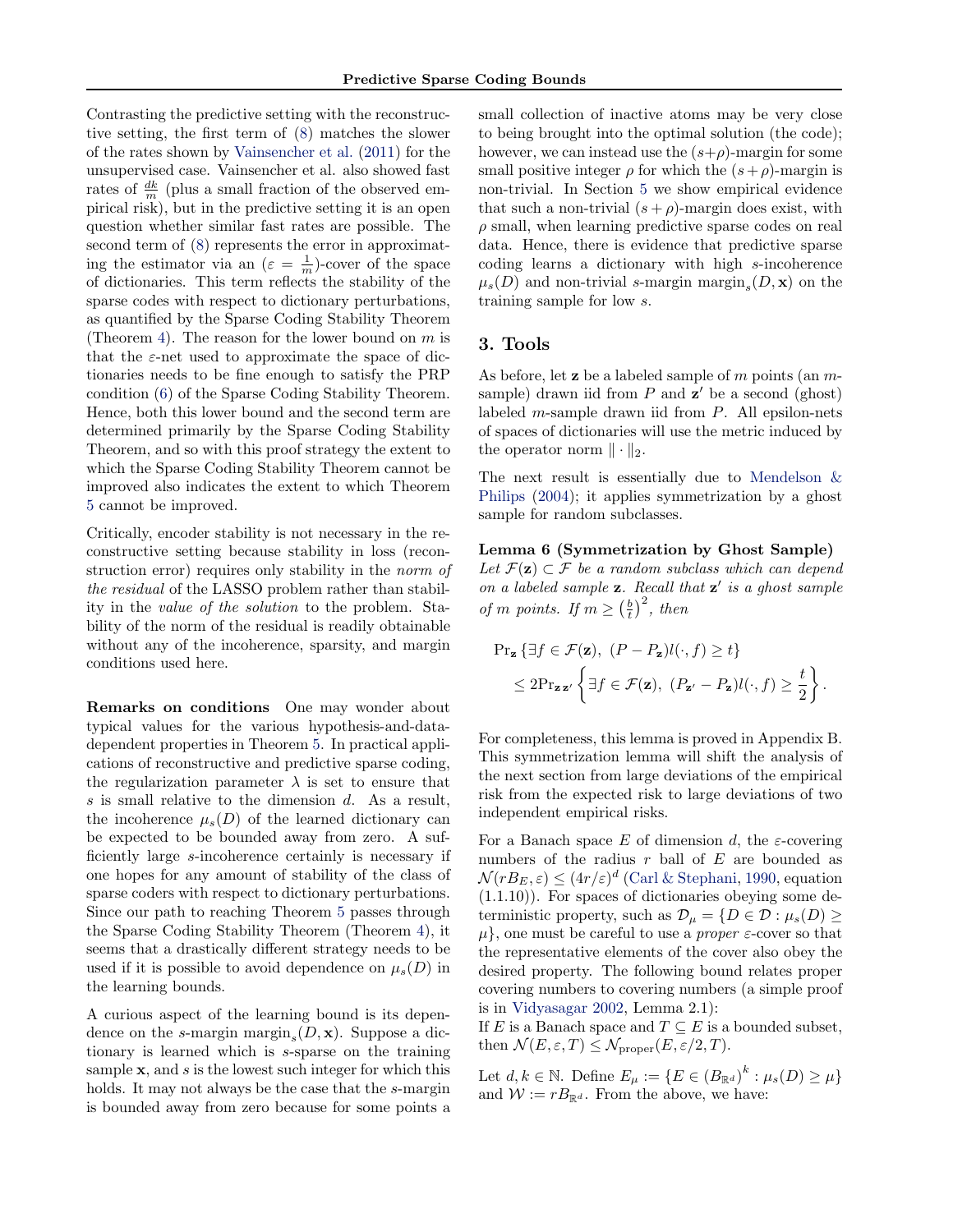<span id="page-5-0"></span>**Proposition 7** The proper  $\varepsilon$ -covering number of  $E_\mu$ is bounded by  $(8/\varepsilon)^{dk}$ .

**Proposition 8** The product of the proper  $\varepsilon$ -covering number of  $E_{\mu}$  and the *ε*-covering number of W is

bounded by  $\left(\frac{8(r/2)^{1/(d+1)}}{r}\right)$ ε  $\bigg)^{(d+1)k}$ .

### 4. Proof of the learning bound

At a high level, our strategy for proving Theorem [5](#page-3-0) is to construct an epsilon-net over a subclass of the space of functions  $\mathcal{F} := \{f = (D, w) : D \in \mathcal{D}, w \in \mathcal{W}\}\$ and to show that the metric entropy of this subclass is of order dk. The main difficulty is that an epsilon-net over  $D$  need not approximate  $\mathcal F$  to any degree, unless one has a notion of encoder stability. Our analysis effectively will be concerned with only a training sample and a ghost sample, and it is similar in style to the luckiness framework of [Shawe-Taylor et al.](#page-8-0) [\(1998\)](#page-8-0). If we observe that the sufficient conditions for encoder stability hold true on the training sample, then it is enough to guarantee that most points in a ghost sample also satisfy these conditions (at a weaker level).

#### 4.1. Useful conditions and subclasses

Let  $\tilde{\mathbf{x}} \subseteq_{\eta} \mathbf{x}$  indicate that  $\tilde{\mathbf{x}}$  is a subset of  $\mathbf{x}$  with at most  $\eta$  elements of **x** removed. This notation is identical to [Shawe-Taylor et al.](#page-8-0) [\(1998\)](#page-8-0)'s notation from the luckiness framework.

Our bound uses a PRP-based condition depending on both the learned dictionary and the training sample:

$$
\mathrm{margin}_s(D, \mathbf{x}) \ge \iota(\lambda, \varepsilon) \quad \text{ for } \ \iota(\lambda, \varepsilon) = \sqrt{\frac{243\varepsilon}{\lambda}}.
$$

For brevity we will refer to  $\iota$  with its parameters implicit; the dependence on  $\varepsilon$  and  $\lambda$  will not be an issue because we first develop bounds with these quantities fixed a priori. Lastly, for  $\mu > 0$  define a restricted dictionary class  $\mathcal{D}_{\mu} := \{ D \in \mathcal{D} : \mu_s(D) \geq \mu \}$  and a function class  $\mathcal{F}_{\mu} := \{f = (D, w) \in \mathcal{F} : D \in \mathcal{D}_{\mu}\}.$ 

#### 4.2. Proof of the learning bound

The following proposition is a specialization of Lemma [6](#page-4-0) with  $\mathcal{F}(\mathbf{z}) := \{ f \in \mathcal{F}_{\mu} : [\text{margin}_{s}(D, \mathbf{x}) > \iota] \}.$ 

**Proposition 9** If  $m \geq \left(\frac{b}{t}\right)^2$ , then

$$
\Pr_{\mathbf{z}}\left\{\begin{array}{l}\exists f \in \mathcal{F}_{\mu}, \quad \left[\mathrm{margin}_s(D, \mathbf{x})) > t\right] \\ \text{and } \left((P - P_{\mathbf{z}})l(\cdot, f) > t\right) \\ \leq 2\Pr_{\mathbf{z} \mathbf{z}'}\left\{\begin{array}{l}\exists f \in \mathcal{F}_{\mu}, \quad \left[\mathrm{margin}_s(D, \mathbf{x}) > t\right] \\ \text{and } \left((P_{\mathbf{z}'} - P_{\mathbf{z}})l(\cdot, f) > t/2\right) \end{array}\right\}.\end{array}\right.
$$

In the RHS of the above, let the event whose probability is being measured be

$$
J := \left\{ \begin{array}{c} \mathbf{z} \, \mathbf{z}' : \exists f \in \mathcal{F}_{\mu}, \quad \begin{array}{c} [\mathrm{margin}_s(D, \mathbf{x}) > \iota] \\ \mathbf{and} \end{array} \right\} \\ \text{and} \begin{array}{c} (P_{\mathbf{z}'} - P_{\mathbf{z}})l(\cdot, f) > t/2) \end{array} \end{array} \right\}.
$$

Define Z as the event that there exists a hypothesis with stable codes on the original sample, in the sense of the Sparse Coding Stability Theorem (Theorem [4\)](#page-2-0), but more than  $\eta = \eta(m, d, k, D, \mathbf{x}, \delta)$  points<sup>4</sup> of the ghost sample have codes that are not guaranteed stable by the Sparse Coding Stability Theorem:

$$
Z\hspace{-0.1cm}:=\hspace{-0.1cm}\left\{\mathbf{z}\,\mathbf{z}':\hspace{-.1cm}\begin{array}{l} \exists f\in\mathcal{F}_{\mu}, \ \left[\mathrm{margin}_s(D,\mathbf{x})>\iota\right] \textbf{ and } \\ \left(\sharp\tilde{\mathbf{x}}\subseteq_\eta \mathbf{x}'\left[\mathrm{margin}_s(D,\tilde{\mathbf{x}})>\frac{1}{3}\mathrm{margin}_s(D,\mathbf{x})\right]\right)\end{array}\hspace{-0.1cm}\right\}.
$$

Our strategy will be to show that  $Pr(J)$  is small by use of the fact that  $5$ 

$$
\Pr(J) = \Pr(J \cap \bar{Z}) + \Pr(J \cap Z) \le \Pr(J \cap \bar{Z}) + \Pr(Z).
$$

We show that  $Pr(Z)$  and  $Pr(J \cap \overline{Z})$  are small in turn.

The imminent Good Ghost Lemma shadows [Shawe-](#page-8-0)[Taylor et al.'](#page-8-0)s [\(1998\)](#page-8-0) notion of probable smoothness and provides a bound on  $Pr(Z)$ .

Lemma 10 (Good Ghost) Fix  $\mu, \lambda > 0$  and  $s \in$ [k]. With probability at least  $1 - \delta$  over an msample  $\mathbf{x} \sim P^m$  and a second m-sample  $\mathbf{x}' \sim P^m$ , for any  $D \in \mathcal{D}_{\mu}$  for which  $\varphi_D$  is s-sparse on **x**, at least  $m - \eta(m, d, k, D, \mathbf{x}, \delta)$  points  $\tilde{\mathbf{x}} \subseteq \mathbf{x}'$  satisfy  $\left[\text{margin}_s(D, \tilde{\mathbf{x}}) > \frac{1}{3}\text{margin}_s(D, \mathbf{x})\right],$  for

$$
\eta := dk \log \frac{1944}{\text{margin}_s^2(D, \mathbf{x}) \cdot \lambda} + \log(2m+1) + \log \frac{1}{\delta}.
$$

Proof By the assumptions of the lemma, consider an arbitrary dictionary D satisfying  $\mu_s(D) > \mu$  and s-sparse( $\varphi_D(\mathbf{x})$ ). The goal is to guarantee with high probability that all but  $\eta$  points of the ghost sample are coded by  $\varphi_D$  with s-margin of at least  $\frac{1}{3}$ margin<sub>s</sub> $(D, \mathbf{x})$ .

Let  $\varepsilon = \frac{(\frac{1}{3} \text{margin}_s(D, \mathbf{x}))^2 \cdot \lambda}{27}$ , and consider a minimumcardinality proper  $\varepsilon$ -cover  $\mathcal{D}'$  of  $\mathcal{D}_{\mu}$ . Let  $D'$  be a candidate element of  $\mathcal{D}'$  satisfying  $||D - D'||_2 \leq \varepsilon$ . Then the Sparse Coding Stability Theorem (Theorem [4\)](#page-2-0) implies that the coding margin of  $D'$  on  $\bf{x}$  retains over two-thirds the coding margin of  $D$  on  $x$ ; that is,  $\left[\text{margin}_s(D',\mathbf{x}) > \frac{2}{3}\text{margin}_s(D,\mathbf{x})\right].$ 

Furthermore, most points from the ghost sample satisfy  $\left[\text{margin}_s(D', \cdot) > \frac{2}{3}\text{margin}_s(D, \mathbf{x})\right]$ . To see this,

<sup>&</sup>lt;sup>4</sup>We use the shorthand  $\eta = \eta(m, d, k, D, \mathbf{x}, \delta)$ .

<sup>5</sup>Our strategy thus far is similar to the beginning of Shawe-Taylor et al.'s proof of the main luckiness framework learning bound [\(Shawe-Taylor et al.,](#page-8-0) [1998,](#page-8-0) Theorem 5.22).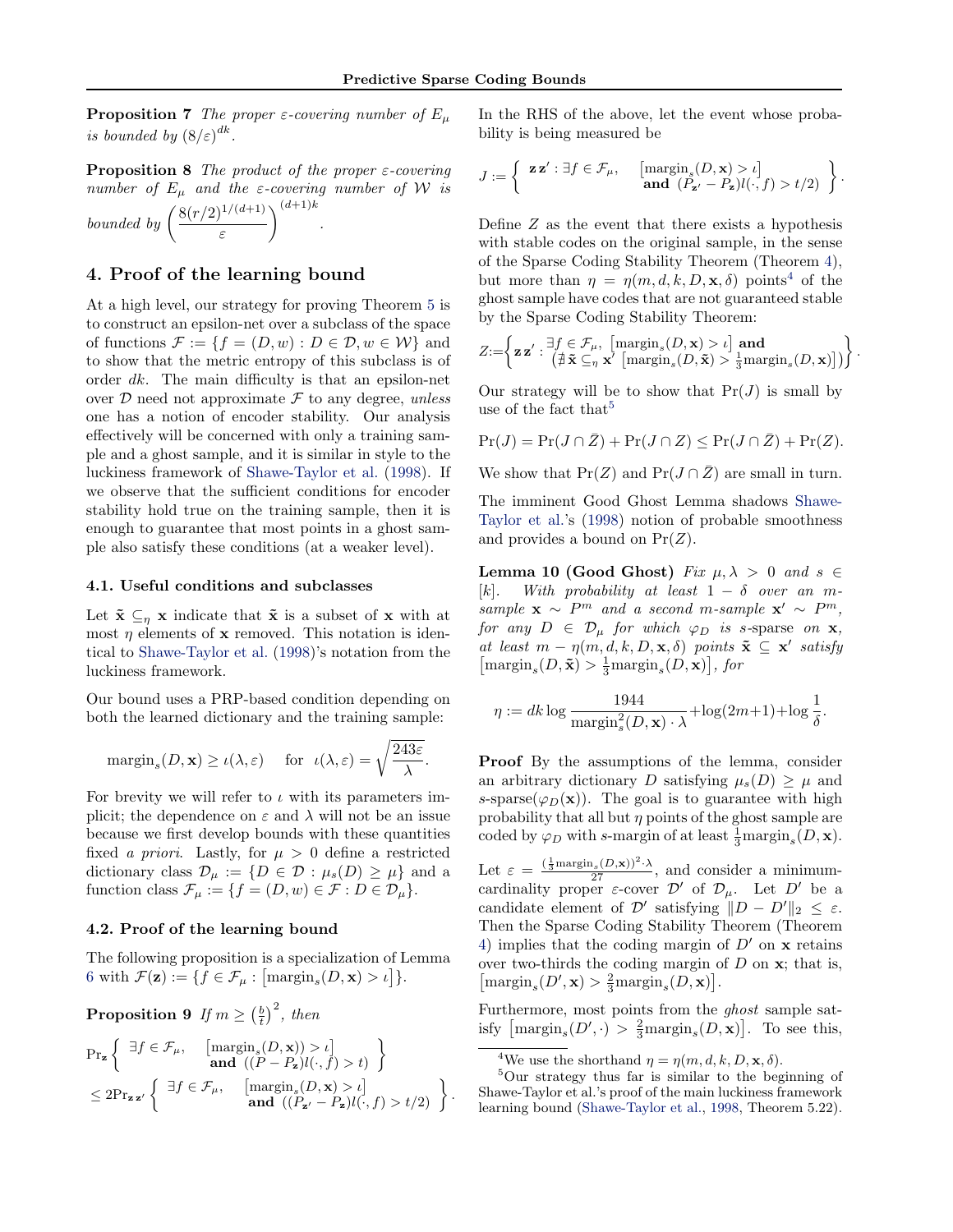.

.

<span id="page-6-0"></span>let  $\mathcal{F}_D^{\text{marg}} := \{ f_{D,\tau}^{\text{marg}} | \tau \in \mathbb{R}_+ \}$  be the class of threshold functions defined via

$$
f_{D,\tau}^{\text{marg}}(x) := \begin{cases} 1; & \text{if margin}_s(D, x) > \tau, \\ 0; & \text{otherwise.} \end{cases}
$$

The VC dimension of the one-dimensional threshold functions is 1, and so  $\text{VC}(\mathcal{F}_D^{\text{marg}}) = 1$ . By using the VC dimension of  $\mathcal{F}_D^{\text{marg}}$  and the standard permutation argument of [Vapnik & Chervonenkis](#page-8-0) [\(1968,](#page-8-0) Proof of Theorem 2), it follows that for a single, fixed element of  $\mathcal{D}'$ , with probability at least  $1 - \delta$  at most  $\log(2m + \epsilon)$ 1) + log  $\frac{1}{\delta}$  points from a ghost sample will violate the margin inequality in question. Hence, by the bound on the proper covering numbers provided by Proposition [7,](#page-4-0) we can we can guarantee for all candidate members  $D' \in \mathcal{D}'$  that with probability  $1 - \delta$  at most

$$
\eta = dk \log \frac{1944}{\text{margin}_s^2(D, \mathbf{x}) \cdot \lambda} + \log(2m + 1) + \log \frac{1}{\delta}
$$

points from the ghost sample violate the s-margin inequality. Thus, for arbitrary  $D' \in \mathcal{D}'$  satisfying the conditions of the lemma, with probability  $1-\delta$  at most  $\eta(m, d, k, D, \mathbf{x}, \delta)$  points from the ghost sample violate  $\left[\text{margin}_s(D',\cdot) > \frac{2}{3}\text{margin}_s(D,\mathbf{x})\right].$ 

Finally, consider the at least  $m-\eta$  points in the ghost sample satisfying  $\left[\text{margin}_s(D', \cdot) > \frac{2}{3} \text{margin}_s(D, \mathbf{x})\right]$ . Since  $||D' - D||_2 \le \frac{(\frac{1}{3} \text{margin}_s(D, \mathbf{x}))^2 \cdot \lambda}{27}$ , the Sparse Coding Stability Theorem (Theorem [4\)](#page-2-0) implies that these points satisfy  $\left[\text{margin}_s(D, \cdot) > \frac{1}{3}\text{margin}_s(D, \mathbf{x})\right]$ .

It remains to bound  $Pr(J \cap \bar{Z})$ .

Lemma 11 (Large Deviation on Good Ghost) Let  $\varpi := t/2 - \left(2L\beta + \frac{bn}{m}\right), \beta := \frac{\varepsilon}{2\lambda}\left(1 + \frac{3r\sqrt{s}}{\mu}\right)$  $\frac{\sqrt{s}}{\mu}\bigg).$ Then

$$
\Pr(J \cap \bar{Z}) \le \left(\frac{8(r/2)^{1/(d+1)}}{\varepsilon}\right)^{(d+1)k} \exp(-m\varpi^2/(2b^2)).
$$

**Proof** First, note that the event  $J \cap \overline{Z}$  is a subset of

$$
R = \left\{ \mathbf{z} \mathbf{z}' : \left( \exists \tilde{\mathbf{x}} \subseteq_{\eta} \mathbf{x}', \begin{bmatrix} \text{margin}_s(D, \mathbf{x}) > \iota \end{bmatrix} \mathbf{and} \begin{aligned} R := \left\{ \mathbf{z} \mathbf{z}' : \begin{bmatrix} \exists \tilde{\mathbf{x}} \subseteq_{\eta} \mathbf{x}', & \begin{bmatrix} \text{margin}_s(D, \tilde{\mathbf{x}}) > \frac{1}{3} \text{margin}_s(D, \mathbf{x}) \end{bmatrix} \end{aligned} \right) \right\}
$$

Bounding the probability of the event  $R$  is equivalent to bounding the probability of a large deviation (i.e.  $((P_{\mathbf{z}} - P_{\mathbf{z}})l(\cdot, f) > t/2)$  for the random subclass:

$$
\tilde{\mathcal{F}}(\mathbf{x}, \mathbf{x}') := \left\{ \begin{aligned} &f \in \mathcal{F}_{\mu} : \left[ \operatorname{margin}_s(D, \mathbf{x}) > \iota \right] \text{ and} \\ &\left( \exists \tilde{\mathbf{x}} \subseteq_{\eta} \mathbf{x}', \left[ \operatorname{margin}_s(D, \tilde{\mathbf{x}}) > \frac{1}{3} \operatorname{margin}_s(D, \mathbf{x}) \right] \right) \end{aligned} \right\}
$$

Let  $\mathcal{F}_{\varepsilon} = \mathcal{D}_{\varepsilon} \times \mathcal{W}_{\varepsilon}$ , where  $\mathcal{D}_{\varepsilon}$  is a minimum-cardinality proper  $\varepsilon$ -cover of  $\mathcal{D}_{\mu}$  and  $\mathcal{W}_{\varepsilon}$  is a minimum-cardinality

 $\varepsilon$ -cover of W. It is sufficient to bound the probability of a large deviation for all of  $\mathcal{F}_{\varepsilon}$  and to then consider the maximum difference between an element of  $\tilde{\mathcal{F}}(\mathbf{x}, \mathbf{x}')$  and its closest representative in  $\mathcal{F}_{\varepsilon}$ . Clearly, for each  $f = (D, w) \in \widetilde{\mathcal{F}}(\mathbf{x}, \mathbf{x}')$ , there is a  $f' = (D', w') \in \mathcal{F}_{\varepsilon}$  satisfying  $||D - D'||_2 \leq \varepsilon$  and  $||w - w'||_2 \leq \varepsilon$ . If  $\varepsilon$  is sufficiently small, then for all but  $\eta$  of the points  $x_i$  in the ghost sample (and for all points  $x_i$  of the original sample) it is guaranteed that

$$
\begin{aligned} &|\langle w, \varphi_D(x_i) \rangle - \langle w', \varphi_{D'}(x_i) \rangle| \\ &\leq |\langle w - w', \varphi_D(x_i) \rangle| + |\langle w', \varphi_D(x_i) - \varphi_{D'}(x_i) \rangle| \\ &\leq \frac{\varepsilon}{2\lambda} + r\frac{3}{2}\frac{\varepsilon\sqrt{s}}{\lambda\mu} = \frac{\varepsilon}{2\lambda} \left( 1 + \frac{3r\sqrt{s}}{\mu} \right) = \beta, \end{aligned}
$$

where the second inequality follows from the Sparse Coding Stability Theorem (Theorem [4\)](#page-2-0). Trivially, for the rest of the points  $x_i$  in the ghost sample each loss is bounded by b. Hence, on the original sample:

$$
\frac{1}{m}\sum_{i=1}^m |l(y_i, \langle w, \varphi_D(x_i) \rangle) - l(y_i, \langle w', \varphi_{D'}(x_i) \rangle)| \leq L\beta,
$$

and on the ghost sample:

$$
\frac{1}{m} \sum_{i=1}^{m} \left| l(y'_i, \langle w, \varphi_D(x'_i) \rangle) - l(y'_i, \langle w', \varphi_{D'}(x'_i) \rangle) \right|
$$
\n
$$
\leq \frac{L}{m} \sum_{i \text{ soon}} \left| \langle w, \varphi_D(x_i) \rangle - \langle w', \varphi_{D'}(x_i) \rangle \right|
$$
\n
$$
+ \frac{1}{m} \sum_{i \text{ BAD}} \left| l(y'_i, \langle w, \varphi_D(x'_i) \rangle) - l(y'_i, \langle w', \varphi_{D'}(x'_i) \rangle) \right|
$$
\n
$$
\leq L\beta + \frac{b\eta}{m},
$$

where GOOD denotes the (at least  $m - \eta$ ) points of the ghost sample for which the Sparse Coding Stability Theorem applies, and BAD is the complement thereof.

Concluding the above argument, the difference between the losses of  $f$  and  $f'$  on the double sample is at most  $2L\beta + \frac{b\eta}{m}$ . Consequently, if  $(P_{\mathbf{z}} - P_{\mathbf{z}})l(\cdot, f) > t/2$ , then the deviation between the loss of  $f'$  on the original sample and the loss of  $f'$  on the ghost sample must be at least  $t/2 - \left(2L\beta + \frac{b\eta}{m}\right)$ . To bound the probability of  $R$  it therefore is sufficient to control

$$
\mathrm{Pr}_{\mathbf{z}\,\mathbf{z}'}\left\{\begin{array}{l}\exists f=(D',w')\in\mathcal{D}_{\varepsilon}\times\mathcal{W}_{\varepsilon} \\ (P_{\mathbf{z}'}-P_{\mathbf{z}})l(\cdot,f)>t/2-\left(2L\beta+\frac{b\eta}{m}\right)\end{array}\right\}.
$$

For the case of a fixed  $f = (D', w') \in \mathcal{D}_{\varepsilon} \times \mathcal{W}_{\varepsilon}$ , applying Hoeffding's inequality to the random variable  $l(y_i, f(x_i)) - l(y'_i, f(x'_i))$ , with range in  $[-b, b]$ , yields:

$$
\Pr_{\mathbf{z}\,\mathbf{z}'}\{(P_{\mathbf{z}'}-P_{\mathbf{z}})l(\cdot,f) > \varpi\} \le \exp(-m\varpi^2/(2b^2)),
$$

for  $\varpi := t/2 - \left(2L\beta + \frac{b\eta}{m}\right)$ . Via a proper covering number bound of  $\mathcal{D}_{\varepsilon} \times \mathcal{W}_{\varepsilon}$  (Proposition [8\)](#page-5-0) and the union bound, this result extends over all of  $\mathcal{D}_{\varepsilon} \times \mathcal{W}_{\varepsilon}$ :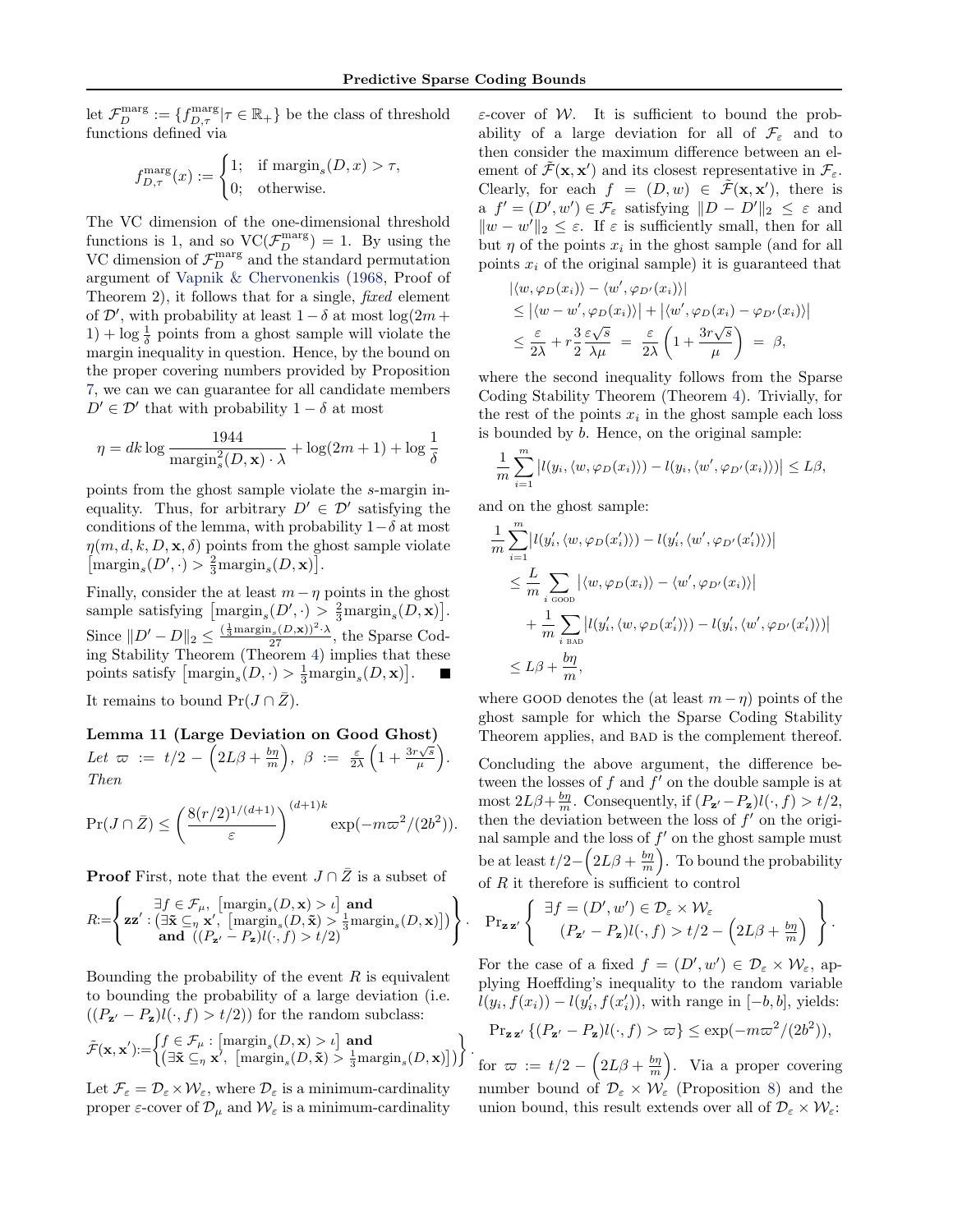<span id="page-7-0"></span>
$$
\Pr_{\mathbf{z}\mathbf{z}'}\left\{\exists f = (D', w') \in \mathcal{D}_{\varepsilon} \times \mathcal{W}_{\varepsilon}, \ (P_{\mathbf{z}'} - P_{\mathbf{z}})l(\cdot, f) > \varpi\right\}
$$

$$
\leq \left(\frac{8(r/2)^{1/(d+1)}}{\varepsilon}\right)^{(d+1)k} \exp(-m\varpi^2/(2b^2)).
$$

The bound on  $Pr(J \cap \bar{Z})$  now follows.

We now prove Theorem [5](#page-3-0) (full proof in Appendix C).

Proof sketch (of Theorem [5\)](#page-3-0) Proposition [9](#page-5-0) and Lemmas [10](#page-5-0) and [11](#page-6-0) imply that

$$
\Pr_{\mathbf{z}}\left\{\n\begin{array}{l}\n\exists f \in \mathcal{F}_{\mu}, \quad \left[\operatorname{margin}_s(D, \mathbf{x}) > \iota\right] \\
\text{and } \left((P - P_{\mathbf{z}})l(\cdot, f) > t\right)\n\end{array}\n\right\}
$$
\n
$$
\leq 2\left(\left(\frac{8(r/2)^{1/(d+1)}}{\varepsilon}\right)^{(d+1)k} \exp(-m\varpi^2/(2b^2)) + \delta\right).
$$

Fix  $s \in [k]$  and  $\mu > 0$  a priori. Let  $\varepsilon = \frac{1}{m}$ ; elementary manipulations show that provided  $m > \frac{m}{\text{margin}_s(D, \mathbf{x})^2 \lambda}$ , then with probability at least  $1 - \delta$  over  $\mathbf{z} \sim P^m$ , for any  $f = (D, w) \in \mathcal{F}$  satisfying  $\mu_s(D) \geq \mu$ and  $\left[\text{margin}_s(D, \mathbf{x}) > t\right]$ , the generalization error  $(P - P_{\mathbf{z}})l(\cdot, f)$  is bounded by:

$$
2b\sqrt{\frac{2((d+1)k\log(8m) + k\log\frac{r}{2} + \log\frac{4}{\delta})}{m}}
$$
  
+ 
$$
\frac{2L}{m}\left(\frac{1}{\lambda}\left(1 + \frac{3r\sqrt{s}}{\mu}\right)\right)
$$
  
+ 
$$
\frac{2b}{m}\left(dk\log\frac{1944}{\text{margin}_s^2(D, \mathbf{x})\cdot\lambda} + \log(2m+1) + \log\frac{4}{\delta}\right).
$$

The theorem follows after suitably distributing a prior across the bounds for each choice of s and  $\mu$ .

### 5. An empirical study of the s-margin

Empirical evidence suggests that the s-margin is well above zero even when s is only slightly larger than the observed sparsity level. We performed experiments on the MNIST digit classification task [\(LeCun et al.,](#page-8-0) [1998\)](#page-8-0), specifically the single binary task of the digit 4 vs all the other digits. All the training data was used, and each data point was normalized to unit norm. The results in Figure 1 show that when the minimum sparsity level is s (indicated by the colored dots on the saxis of the plots), there is a non-trivial  $(s + \rho)$ -margin for  $\rho$  a small positive integer. Using the 2s-margin when s-sparsity holds may ensure that there is a moderate margin for only a constant factor increase to s.

### 6. Discussion and open problems

We have shown the first generalization error bound for predictive sparse coding. The learning bound in Theorem [5](#page-3-0) is intimately related to the stability of the



Figure 1. The s-margin for predictive sparse coding with 400 atoms trained on the MNIST training set, digit 4 versus all, for three settings of  $\lambda$ . The sparsity level (maximum number of non-zeros per code, taken across all codes of the training points) is indicated by the dots on the s-axis. Predictive sparse coding was trained as per the stochastic gradient descent approach of [Mairal et al.](#page-8-0) [\(2012\)](#page-8-0).

sparse encoder, and the bound consequently depends on properties of both the learned dictionary and the training sample. The PRP condition in the Sparse Coding Stability Theorem (Theorem [4\)](#page-2-0) appears to be much stronger than necessary; we conjecture that the PRP actually is  $O(\varepsilon)$  rather than  $O(\sqrt{\varepsilon})$ . If the conjecture is true, the number of samples required before Theorem [5](#page-3-0) kicks in would be greatly reduced, as would be the size of many of the constants in the results.

In machine learning, we often first map the data implicitly to a space of very high or even infinite dimension and use kernels for computability. In these cases where  $d \gg k$  or d is infinite, any learning bound must be independent of d. We in fact have obtained a bound in the infinite-dimensional setting using considerably more sophisticated techniques (Rademacher complexities over "mostly good" random subclasses), but for space we leave this result to the long version.

Though we established an upper bound on the generalization error for predictive sparse coding, two things remain unclear. How close to optimal is the bound of Theorem [5,](#page-3-0) and what lower bounds can be established? If the conditions on which the bound relies are of fundamental importance, then the presented data-dependent bound provides motivation for an algorithm to prefer dictionaries for which small subdictionaries are well-conditioned and to additionally encourage large coding margin on the training sample.

## Acknowledgments

We thank the anonymous reviewers for immeasurably useful feedback on this work. We also thank Dongryeol Lee for many formative conversations and comments.